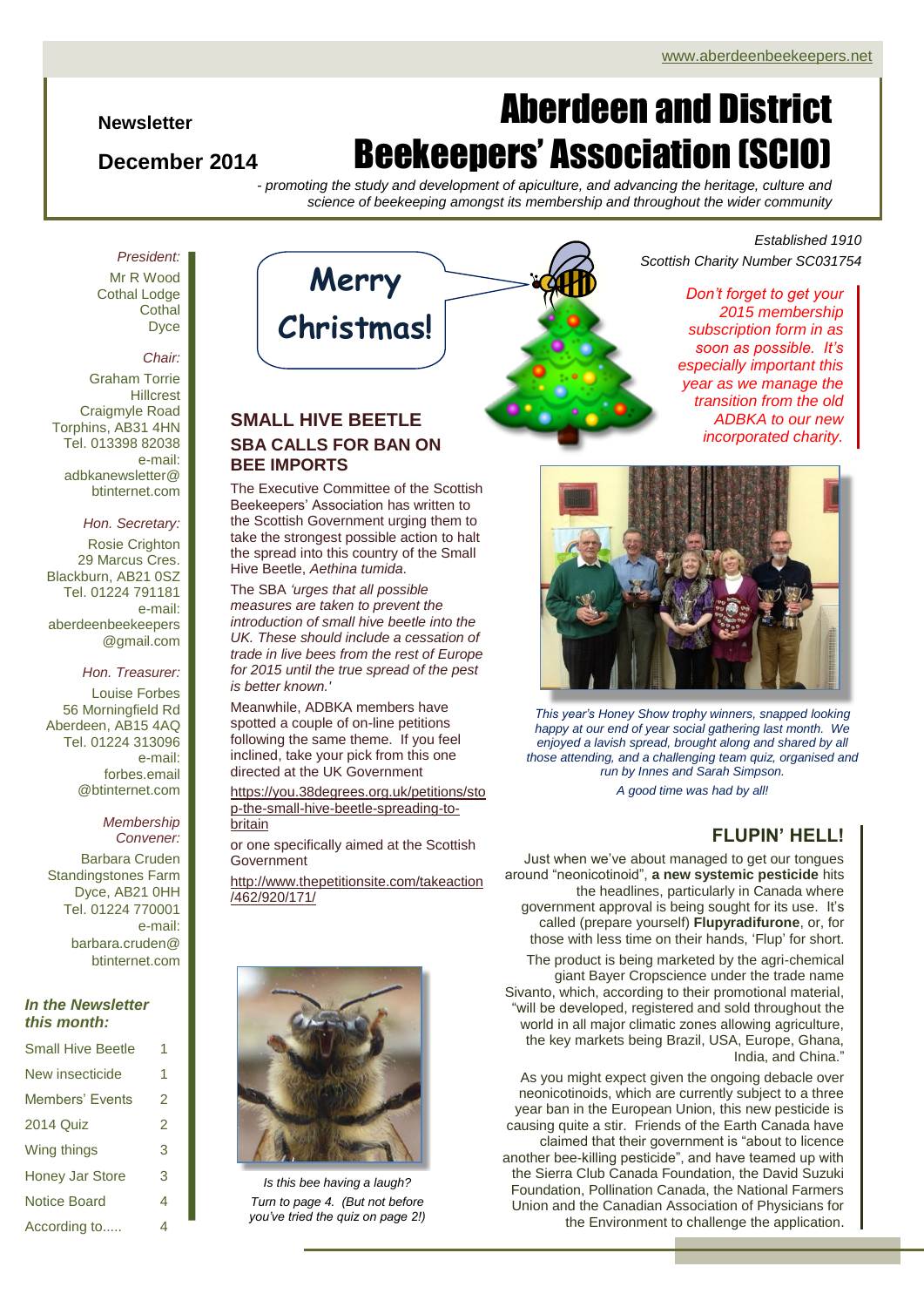## Page 2 of 4 ADBKA Newsletter

## **TALK: MY METHOD OF BEEKEEPING - Graeme Sharp, Bee Inspector** Saturday 17 January at 2.00pm

The Kinellar Community Hall Fintray Road Blackburn AB21 0SS

**FILM:** *- to be announced*

Saturday 14 February at 2.00pm

The Kinellar Community Hall Fintray Road Blackburn AB21 0SS

## YOU'VE WAITED ALL YEAR, NOW HERE IT IS -**THE GREAT BIG 2014 FESTIVE QUIZ!**

The answers to the quiz are on page 4. No peeking.

- Q.1: Your colony has become queenless and after about three weeks you see multiple eggs scattered haphazardly in some cells. The chances are you have, what?
- Q.2 What do you call the process of mixing a little fine-grained honey with your honey crop in order to get the lot to crystallise with a smooth texture?
- Q.3 Does a drone have a sting?
- Q.4 Who is the flaxen-haired minister in this photograph?
- Q.5 What is Certan used for?
- Q.6 Fill in the blanks to name these modern and historical types of hive:

a) N 
$$
\longrightarrow
$$
 L  
b) C

c) 
$$
D_{---}
$$
 T

d) 
$$
S_{\perp\perp\perp\perp\perp} = N
$$



- $Q.7$  An egg is laid in a queen cell on the 1st of June. On what date would you expect the new queen to emerge from the cell?
- Q.8 *Hedera helix* is one of the last major sources of nectar and pollen of the year. What's this plant's common name?
- Q.9 Put these duties in the order they are undertaken over time by maturing worker bees: a) foraging; b) guarding the entrance to the hive; c) feeding larvae; d) processing nectar into honey
- Q.10 Sort out these anagrams to reveal common beekeeping terms: a) arm swing; b) rob down car; c) hot olive; d) a river moat
- Q.11 What is an imago?
- Q.12 Where was Brother Adam based during his famous beekeeping career?
- Q.13 The picture on the right shows what you might be faced with when you check the floor of your hive. What problem do you have?
- Q.14 Ling heather honey is described as being *thixotropic*. What does this mean?
- Q.15 What links the 1960s pop group the Ronettes, the late Amy Winehouse, and Marge Simpson?

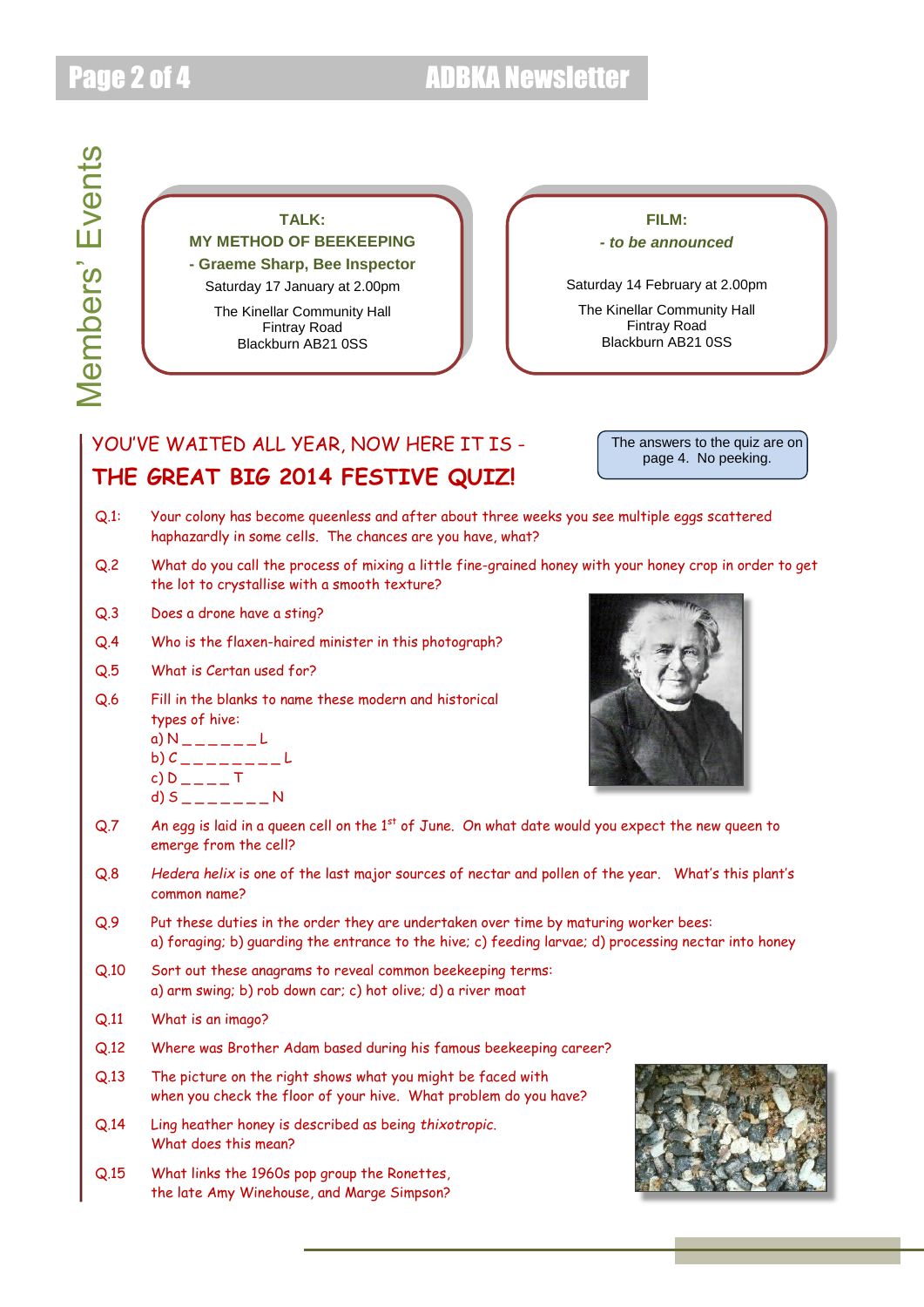## Page 3 of 4 ADBKA Newsletter

## **HOOKED ON FLIGHT**

Honey bees have four wings: two at the front, the *forewings*, and two at the back, the *hind wings.*  All four are connected to the thorax, which contains the large flight muscles that flex the thoracic plates and cause the wings to lift and depress in flight.

Like the rest of the bee's exoskeleton, the wings are made from cuticle, so thin that it's seethrough. They have thickened, hollow veins that provide rigidity and through which blood, properly called *haemolymph*, circulates. The leading edge of each wing is especially thickened to give it extra strength for cutting through the air.

When it's not in flight, the bee's wings can be folded flat across its back, with the forewings completely covering the hind wings.



The picture on the left shows one of my bees on a purple sprouting broccoli plant doing just that.

When it takes to the air, each forewing draws across the hind wing beneath. On one section of the trailing edge of the forewing there's a downward facing fold, which catches a row of handily placed, upward facing hooks on the leading edge of the hind wing. (The hooks are called *hamuli*. In Latin, 'hamus' means hook; a 'hamulus' is a little hook.) The result is that the forewings and hind wings are stitched together, providing the bee with a unified surface area to better catch the air in flight. When it comes to rest again, the backward movement of the forewings causes the mechanism to uncouple. Pretty zippy, eh?



## **Visit the ADBKA Honey Jar Store for:**



*For the loan items, a returnable £10 deposit is required, with the maximum length of loan being two weeks. As other members may be waiting to borrow extractors, etc. these must be returned on time and in a clean condition.* The store is open between 6.30pm and 8pm on Wednesday evenings and at other times by arrangement with Sandy Gordon (Tel: 01224 484540)